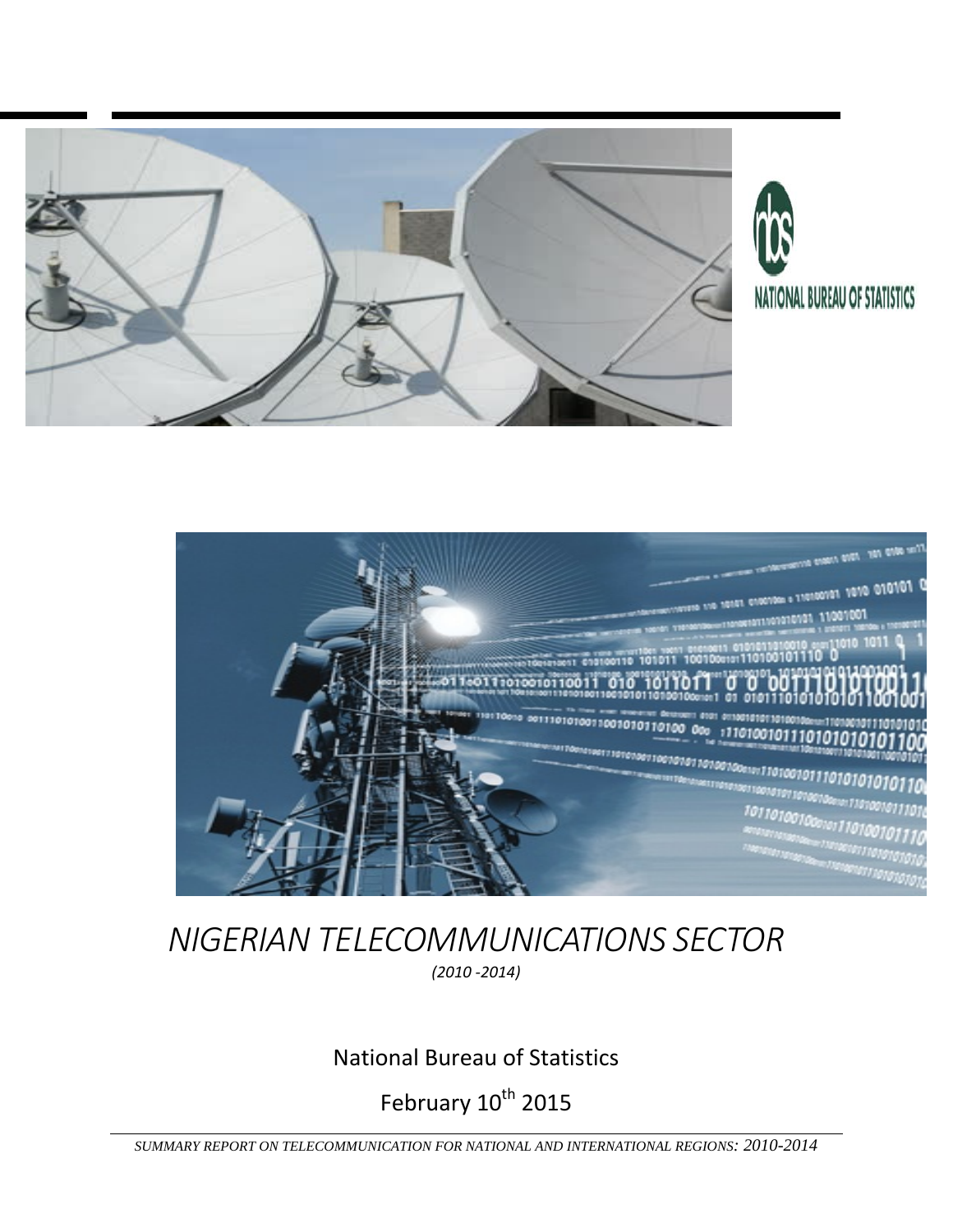#### **1. INTRODUCTION**

Development in the Nigeria telecommunications sector shows overall positive growth garnered by entry of several operators in the market space, additional services such as SMS messaging, lower tariff rates for longer call durations and most especially exponential increase of subscribers lines over the years. The industry has attained measurable progress along these parameters followed by the successful activation of over 127 million lines in the country, which makes Nigeria's teledensity the highest ranked in Africa according to the Nigerian Communication Commission report on subscribers and network data 2013.

In this report we will look at industry from the perspective of ingoing and outgoing calls in the domestics and international region of the network. We will also look at the SMS messaging also classified under the domestic and international space year in year out. And finally we will look at pricing tariffs variations across each network.

### **2. TELECOMS INDUSTRY**

### a. Growth in Subscriber Lines and Teledensity

The telecommunication industry showed a tremendous increase in the number of active lines across the years under review (2010-2013). Growth slowed in the number of active lines recorded in 2013 and 2014.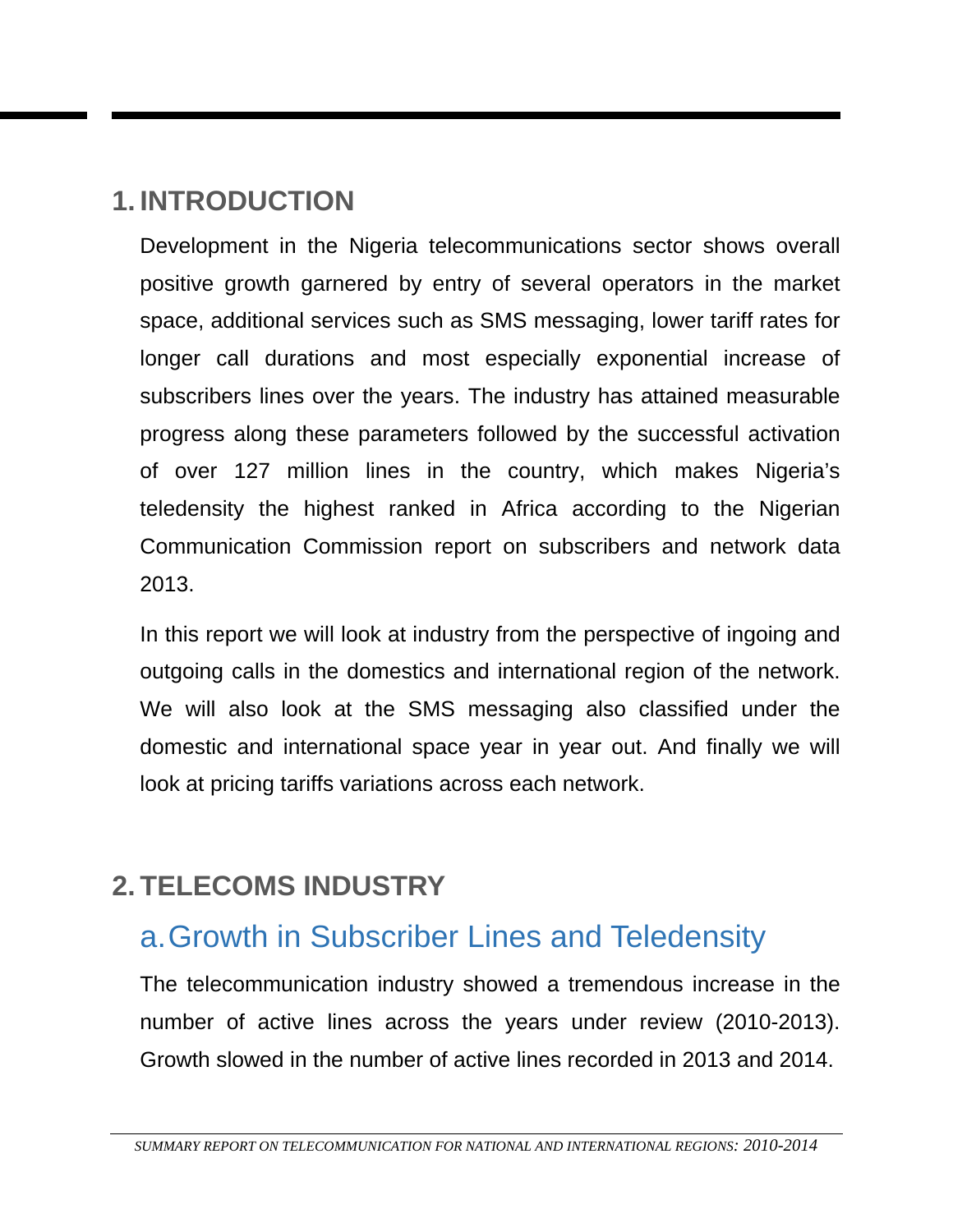

#### Fig 1.0 Total Registered Active Lines 2010 -2014

A total of **95.89 million** active lines were registered by the industry across various networks in 2011. The number of active lines grew significantly by 18% or **17.31 million** in 2011 to reach total of **113.20 million** active lines in 2012. The year 2013 recorded a relatively slower increase by 11.3% or **14.41 million** more lines to give a total of **127.61 million** active lines. And in the year 2014 a much slower growth of **6.90 million** lines or 5.1% (as at Sept) has been recorded.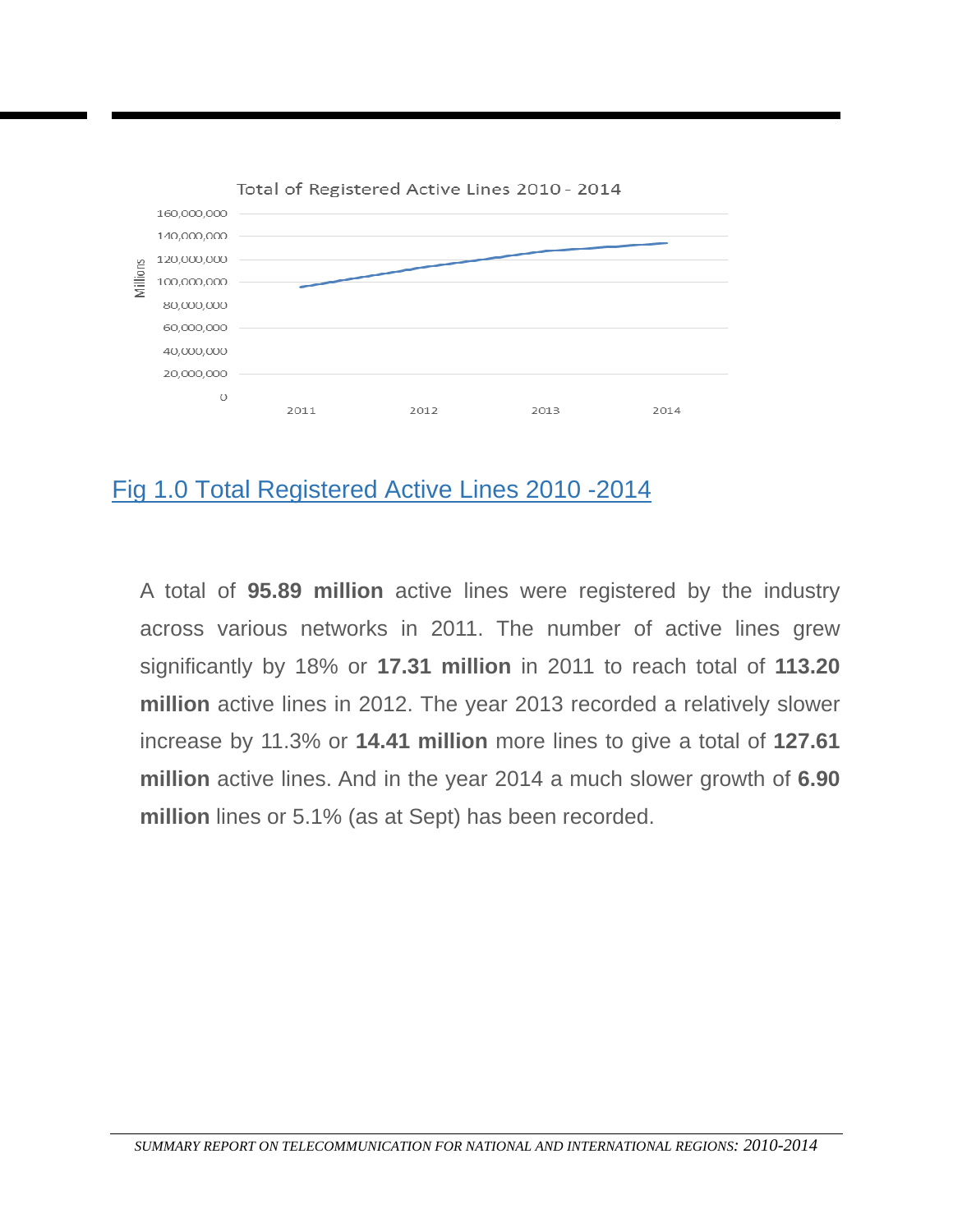# b. Mobile Operators-Local and National Telephone **Traffic**



#### Fig 2.0 Total Outgoing and Incoming for Local Calls 2010 -2013

Domestic calls recorded by the industry between 2010 and 2013 showed no consistent trends pattern. In 2010, local outgoing calls stood at **26,484.67 million** minutes while the local incoming calls stood at **29,101.60 million** minutes, yielding a total of **55,586.27 million** minutes made across the four major networks in Nigeria in 2010. Year 2011 witnessed a drop in time spent on domestic calls which fell by 27% or **15,083.44 million**  minutes to amount to a total of **40,502.83 million** minutes**.** Domestic calls further disaggregated showed local outgoing calls at **19,327.78 million**  minutes while the local incoming calls recorded **21,175.05 million** minutes.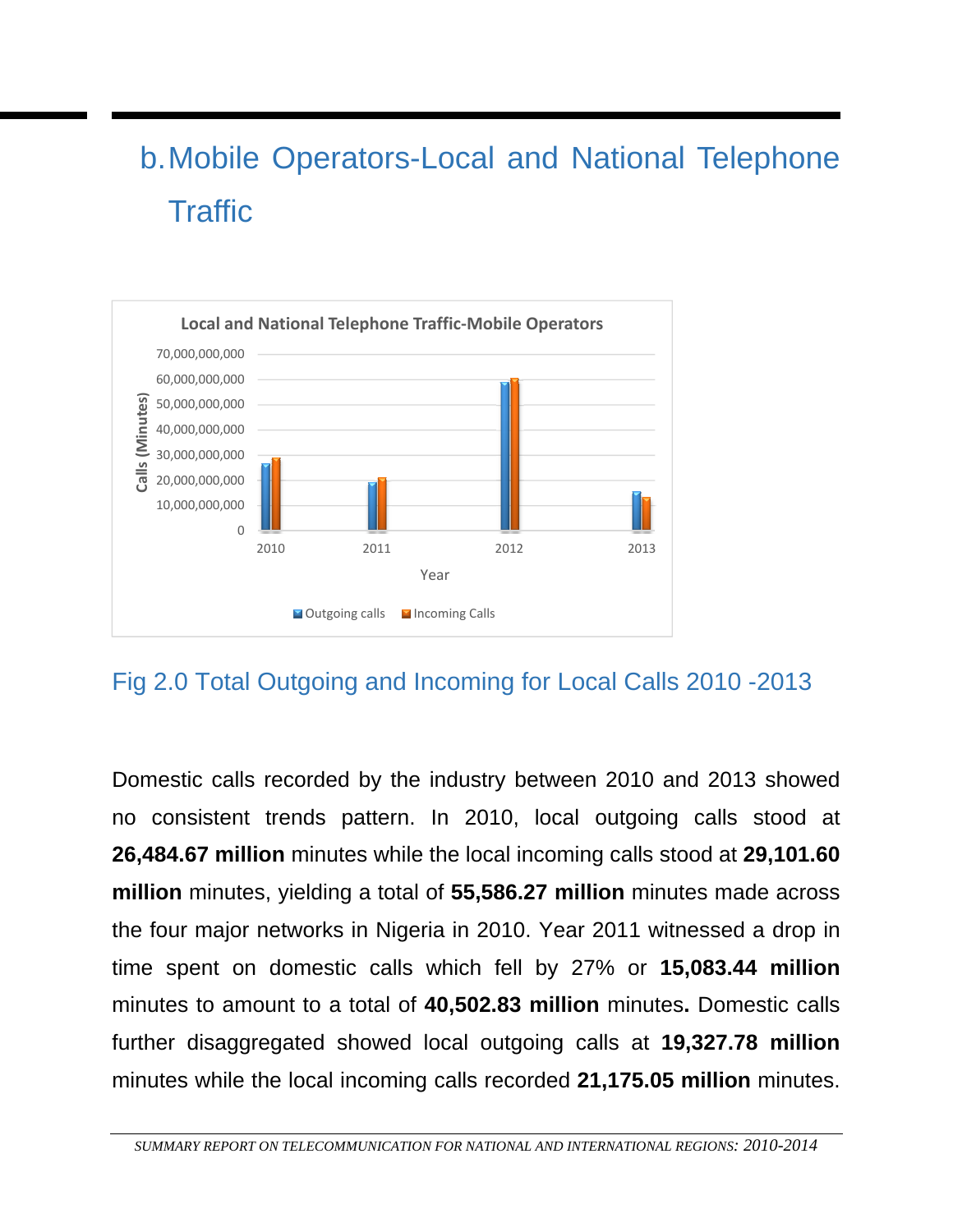Year 2012 recorded the highest time spent on domestic calls compared to other years under review with local outgoing calls of **59,115.57 minutes** and incoming calls of **60,557.753 million** minutes yielding a total of **119,673.32 million** in minutes, this represented a significant increase of 95% or **79,170.49 million minutes** r. And in 2013, local outgoing calls slowed to **15,555.56 million** while incoming calls reduced to **13,204.28 million** in calls yielding a total of **28,759.84 million** minutes, a decrease from by **90,913.47** or 75% from levels recorded in the year 2012

## c. Mobile Operators-International Telephone Traffic



# Fig 3.0 Total Outgoing and Incoming for International Calls 2010 - 2013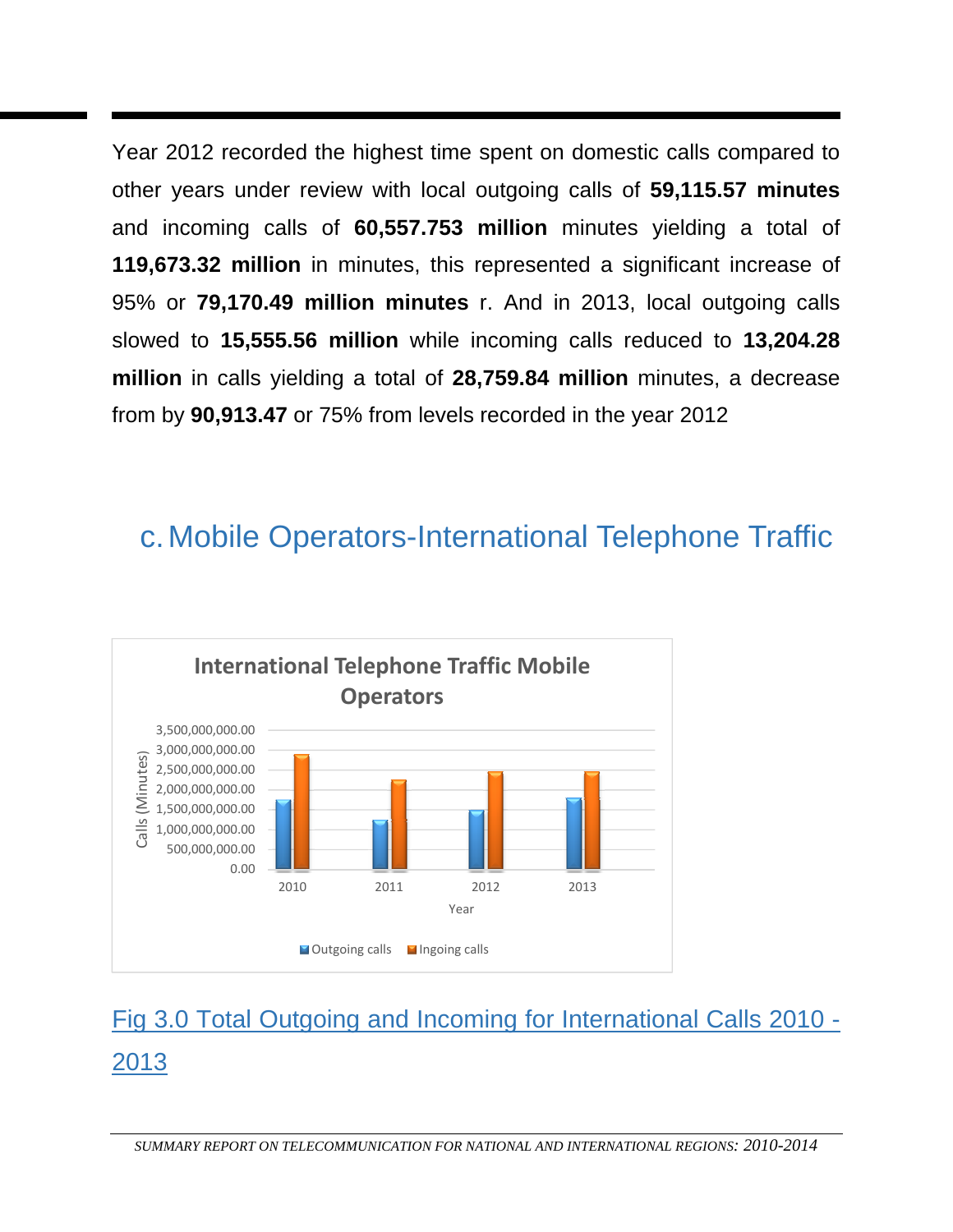Relative to Domestic calls, International calls recorded classified by outgoing and Incoming calls were lower largely because tariffs are higher and therefore costly in call charges. The ratio of outgoing to incoming calls is approximately 1:1.6 in this category and remained steady in the 2010 – 2013 period. The year 2010 recorded **1,757.65 million** minutes of international outgoing calls and **2,888.64 million** minutes of incoming calls, totaling **4,646.28 million** minutes. In the following year 2011, a similar pattern was observed in international calls where outgoing calls of **1,250.45 million** minutes versus incoming calls of **2,253.78 million** minutes were recorded resulting to a total of **3,504.23 million** minutes of calls. This indicated a decrease of **1,142.05** or by 24% compared to the previous year.

 In 2012, outgoing calls rose to **1,485.67 million** minutes, while incoming calls rose to **2,456.20 million** minutes, recording a total of **3,941.88 million** minutes across the networks. This aggregate represented an increase of **437.64 million** minutes or 12.4% compared to year 2011. A repetition in growth by 12.4% was noticed in the year 2013 showing outgoing calls of **1,799.31** and **2,461.77** of incoming calls resulting in a total of **4,261.08 million**.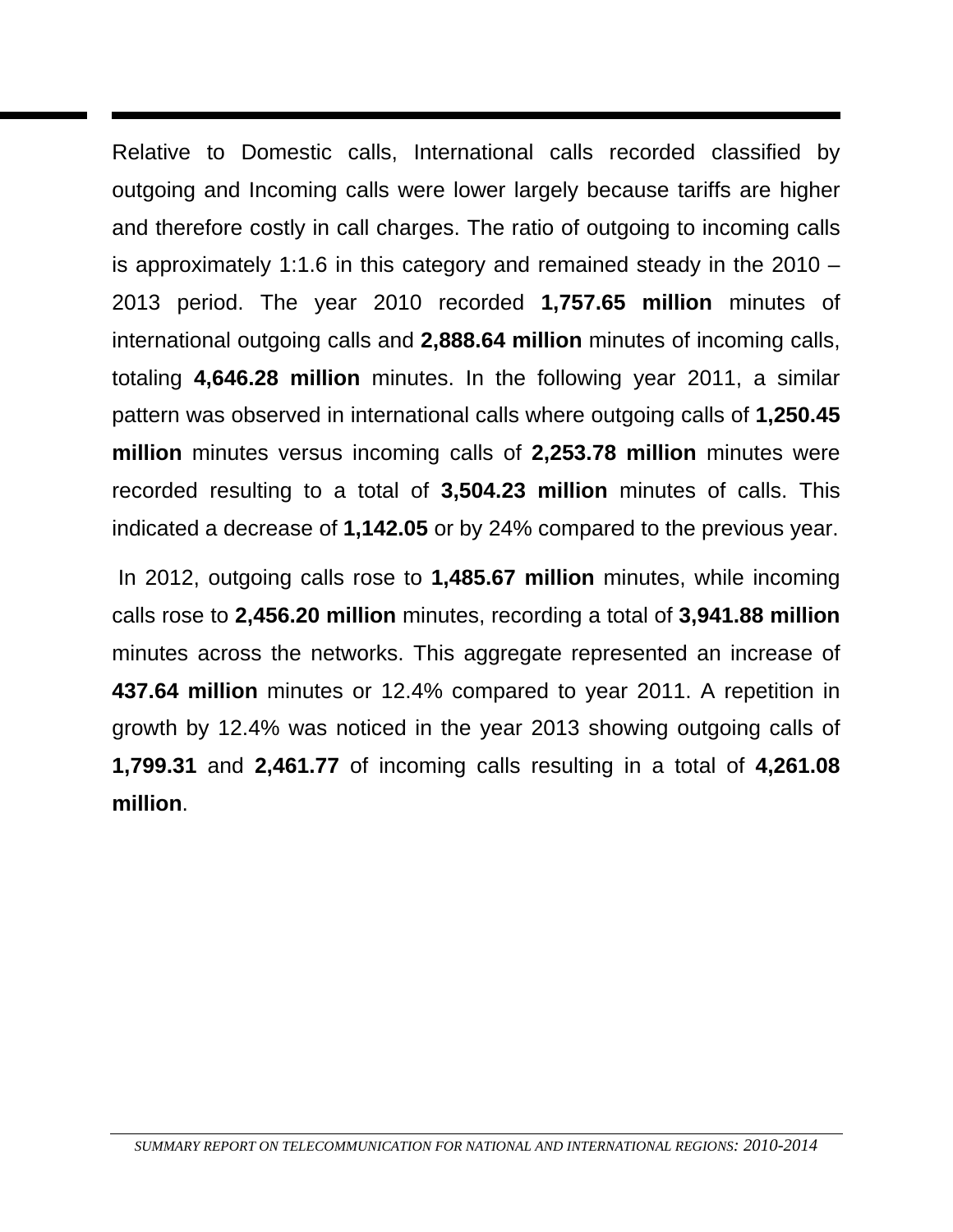#### **3. SMS MESSAGING**

# a. SMS Messages - Mobile Line Operators (Domestic and International)



### Fig 4.0 Total Outgoing and Incoming SMS Messages (MOBILE) 2010 -2013

The number of SMS messages sent and received in the year 2010 on mobile lines totaled **1,747.09 million** with outgoing text messages at **871.97** million and Incoming text messages at **875.12 million.** In the course of daily activity, **1,722.70 million** messages (98.6%) were sent and received in domestically while **24.39 million** messages (1.4%) were sent and received in internationally. In 2011, 80% growth in SMS messages sent and received to a total of **3,158.62 million were recorded**. During this period, Outgoing messages increased to **1,897.00 million** an approximately **1,000.00 million** increase or by 117%, and Incoming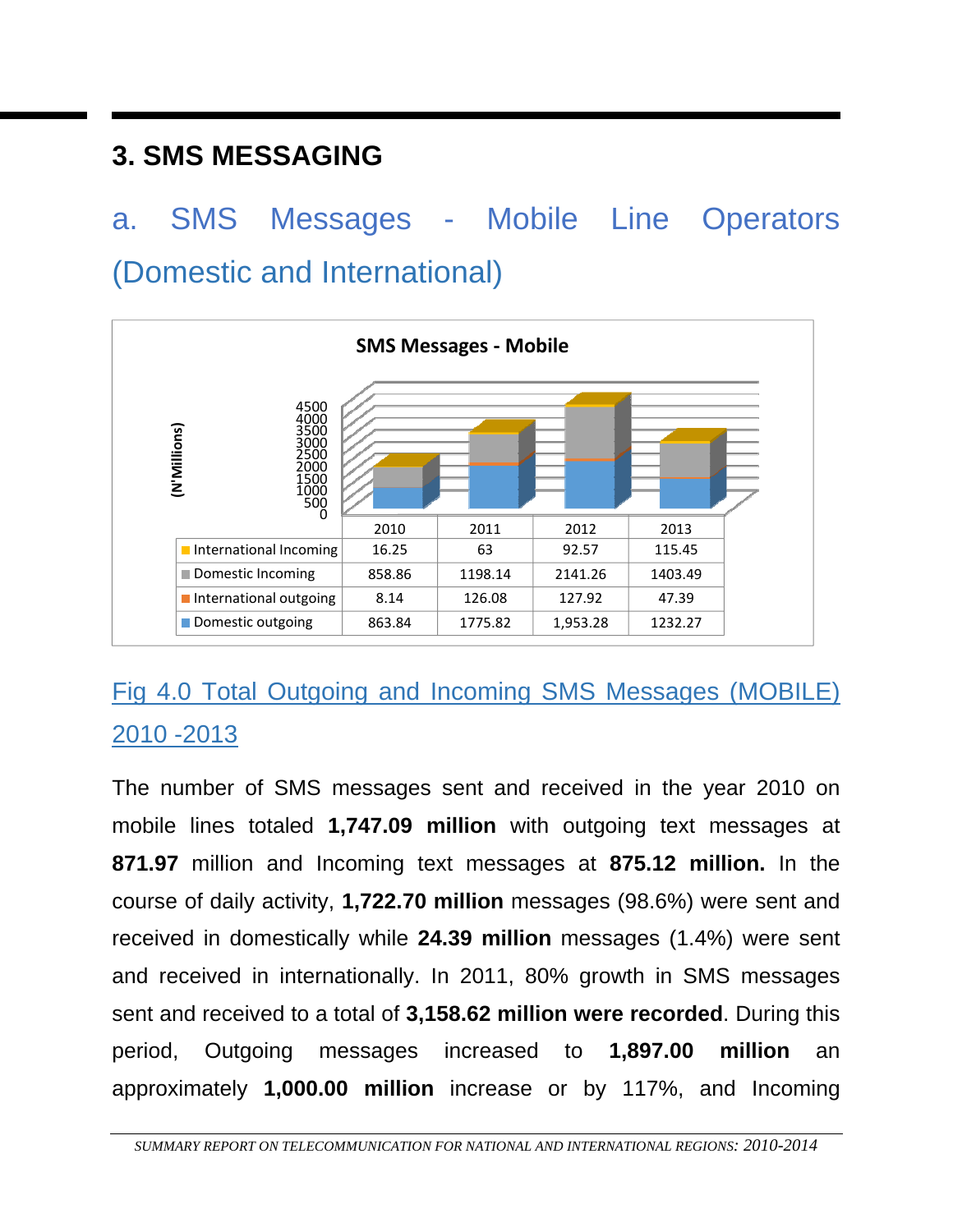messages increased to **1,261.61 million**, a **386.00 million** increase or by 44%. In this same year **2,973.97 million** messages (94%) were sent and received in domestically while **189.55 million** messages (6%) were sent and received in internationally.

In 2012, the sector recorded substantial growth of SMS messages sent and received, with a total of **4,315.03 million** indicating a 36.6% percentage increase. Outgoing messages increased by 9% to amount to a total of **2,081.20 million** while Incoming messages increased by 77% to total **2,233.82.** During the year, a total of **4,094.54 million** (94%) messages were sent and received in domestically while **220.49 million** (5%) messages were sent and received in the internationally.

The Nigerian Communication sector in 2013 recorded a decline in the number of SMS sent and received. The total number of SMS sent and received in 2013 stood at **3,394.94 million** indicating a 21% decrease from 2012. The Outgoing messages in year 2013 reduced to **1,555.02 million** by 25% and Incoming messages also reduced by 17% to equal **1,839.92 million** SMS in that year. The domestic activity recorded a total of **2,635.77 million** messages representing 77% of SMS sent and received in 2013, while **162.84 million** messages (4.7%) were sent and received internationally in the same year.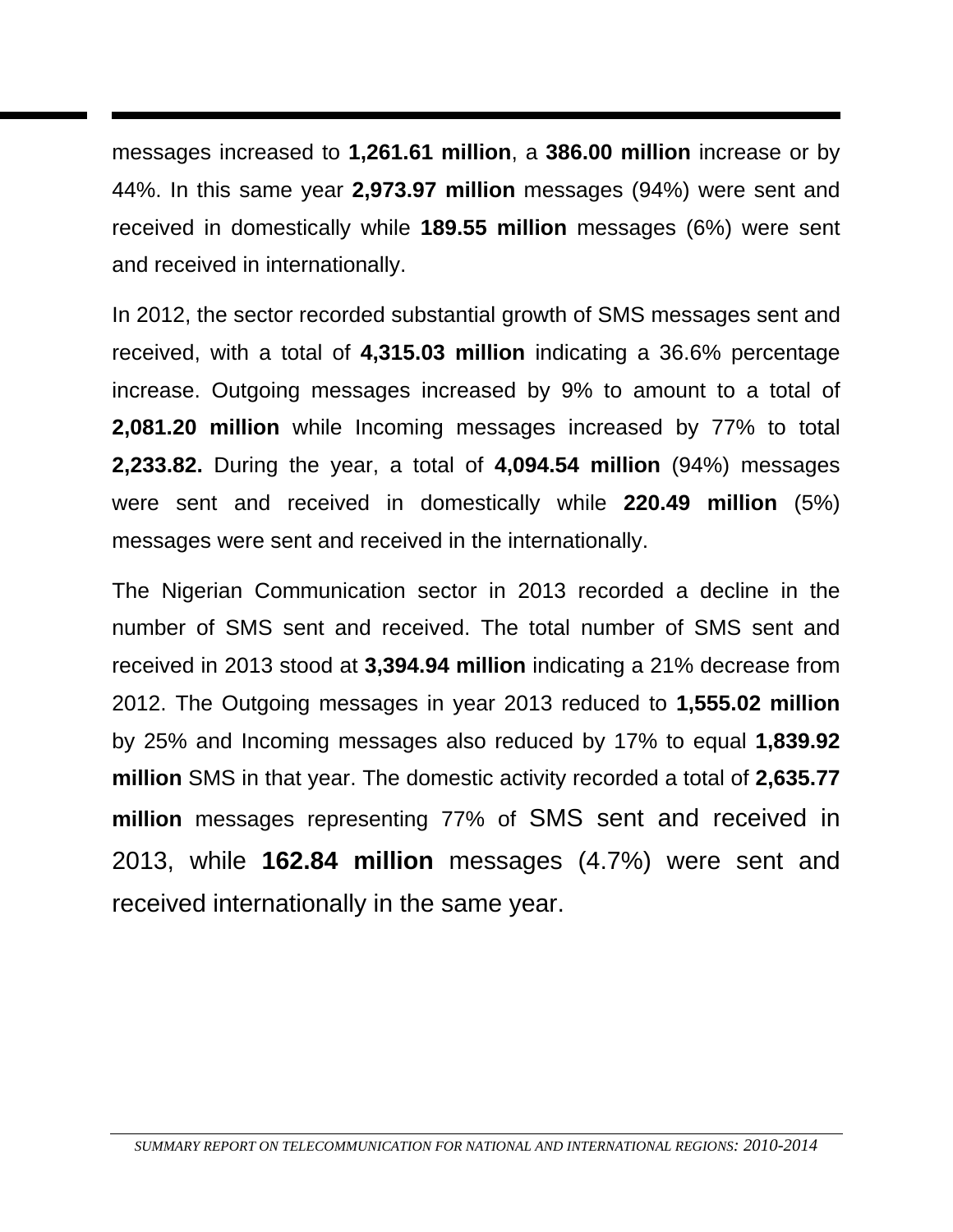## b. SMS Messages - Fixed Line Operators



# Fig 5.0 Total Outgoing and Incoming SMS Messages (FIXED) 2010 -2013

In 2010 the SMS Fixed Line service recorded only two operators in that market space. The total SMS sent and received grossed **246.32 million** in that year with Incoming SMS representing 80.5% and Outgoing SMS with 19.5% of the total. The year 2011 took a downward slide with a **97.68 million** reduction in the total number of SMS messages sent and received, indicating a 39.6% drop to **148.64 million** SMS in the same year. Incoming messages however, contributed 51.8% of the total SMS in 2011 showing a reduction of 61% from the previous year. The total number of SMS Messages in 2012 decreased compared to other years under review. A total of **76.31 million** SMS were recorded in 2012 of which Incoming and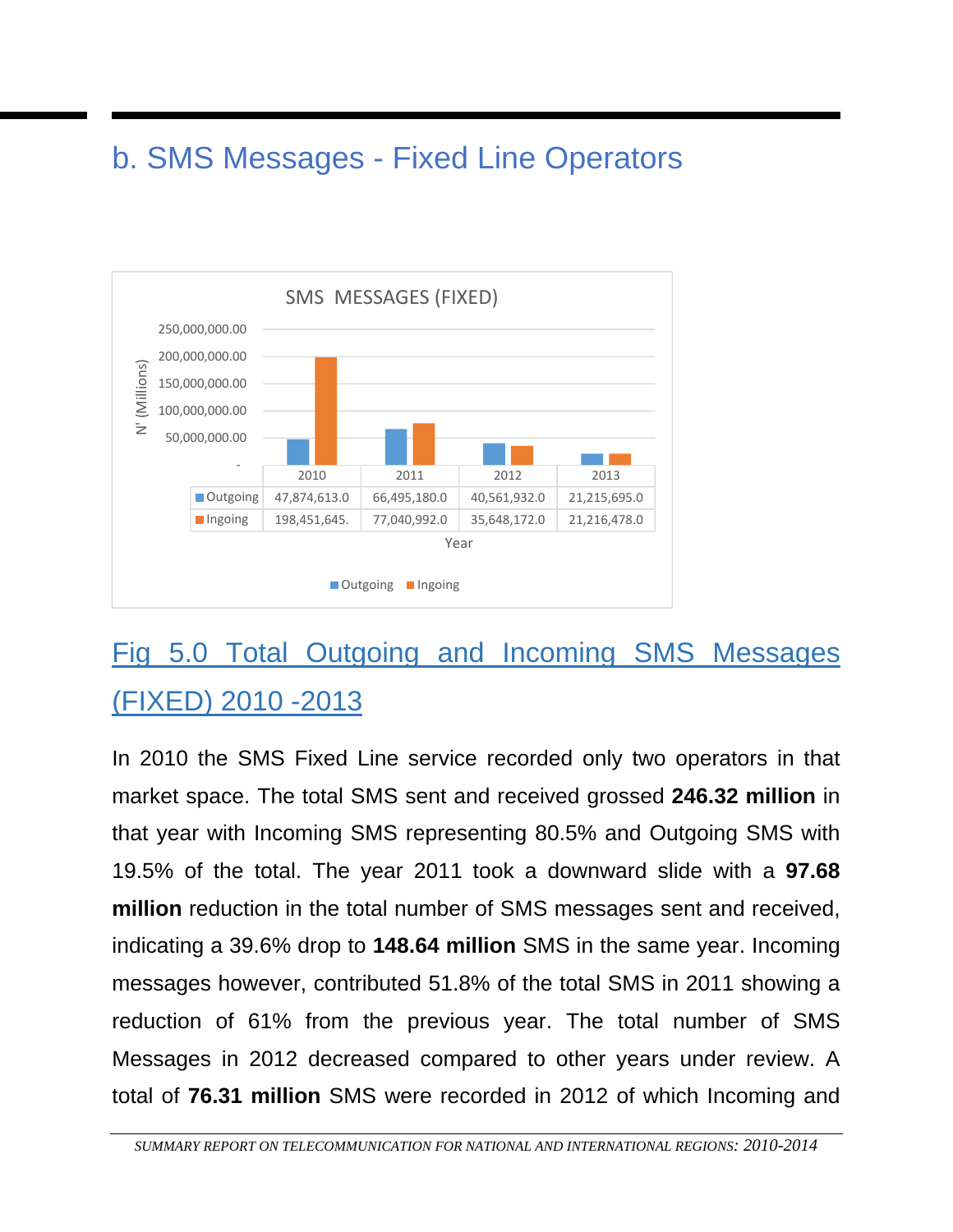Outgoing SMS contributed an equal share of 50% each to the total number of SMS messages in that year.

Finally, the year 2013 witnessed a further decrease in the number of SMS to a total of **42.43 million** SMS messages, representing a reduction of 44.3% compared to 2012. Similarly, Incoming and Outgoing SMS also contributed an equal share of 50% to the aggregate figure in that year.

#### **4. TARIFF PLAN**

#### a. Prepaid Tariff Plan

Tariffs across the different networks averaged 20 to 50 kobo/sec with slightly higher tariffs during the off-net/off peak period. From the year 2011 that almost all the networks operators adopted the same tariff with the exception of MTN which, had the lowest tariffs of 20 kobo. The following year 2012, other networks followed MTN in tariff reduction to an average of 20 kobo/sec with the exception of Etisalat which maintained 40 kobo. The final analysis in 2014 shows all networks conforming to a uniform tariff price of 20 kobo/sec, with Airtel having the lowest tariff of 18 kobo/sec.

#### **5. CONCLUSION**

Within the 2010 to 2014 period, the telecommunications industry has made definite progress considering all indications above. Tele density stands at 91.7, the highest in the African continent, alongside an impressive subscriber base that beats South Africa's of over 127 active lines and growing but at a slower rate.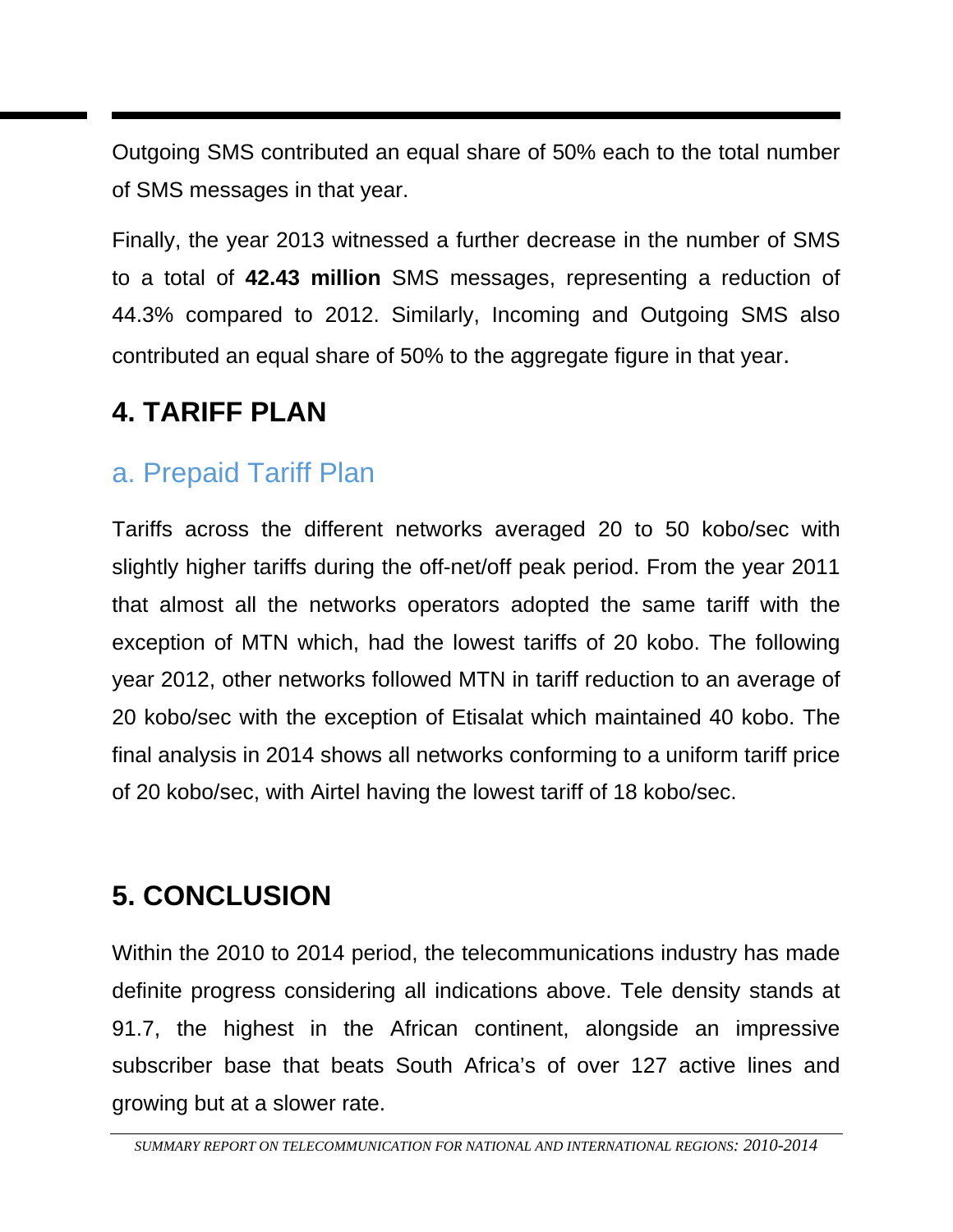Over the 2010 to 2012 period, the national/local call traffic shows a sharp ascent indicating increased patronage across the networks, evidenced in 2012 by an increasing subscriber base. Similarity in the international call traffic shows a much slower climb in call activity from year to year but very encouraging results over the years growing at 12.4% as at 2013. The SMS (mobile) messaging peaked in 2012 by a 36% increase and never attained that level so far, while the SMS (fixed) messaging slowed by a 36% reduction.

Prepaid tariffs is hovering at the 20 kobo/sec rate (except for GLO which is at 18kobo/sec) and seems to be holding steady from the year on across all networks.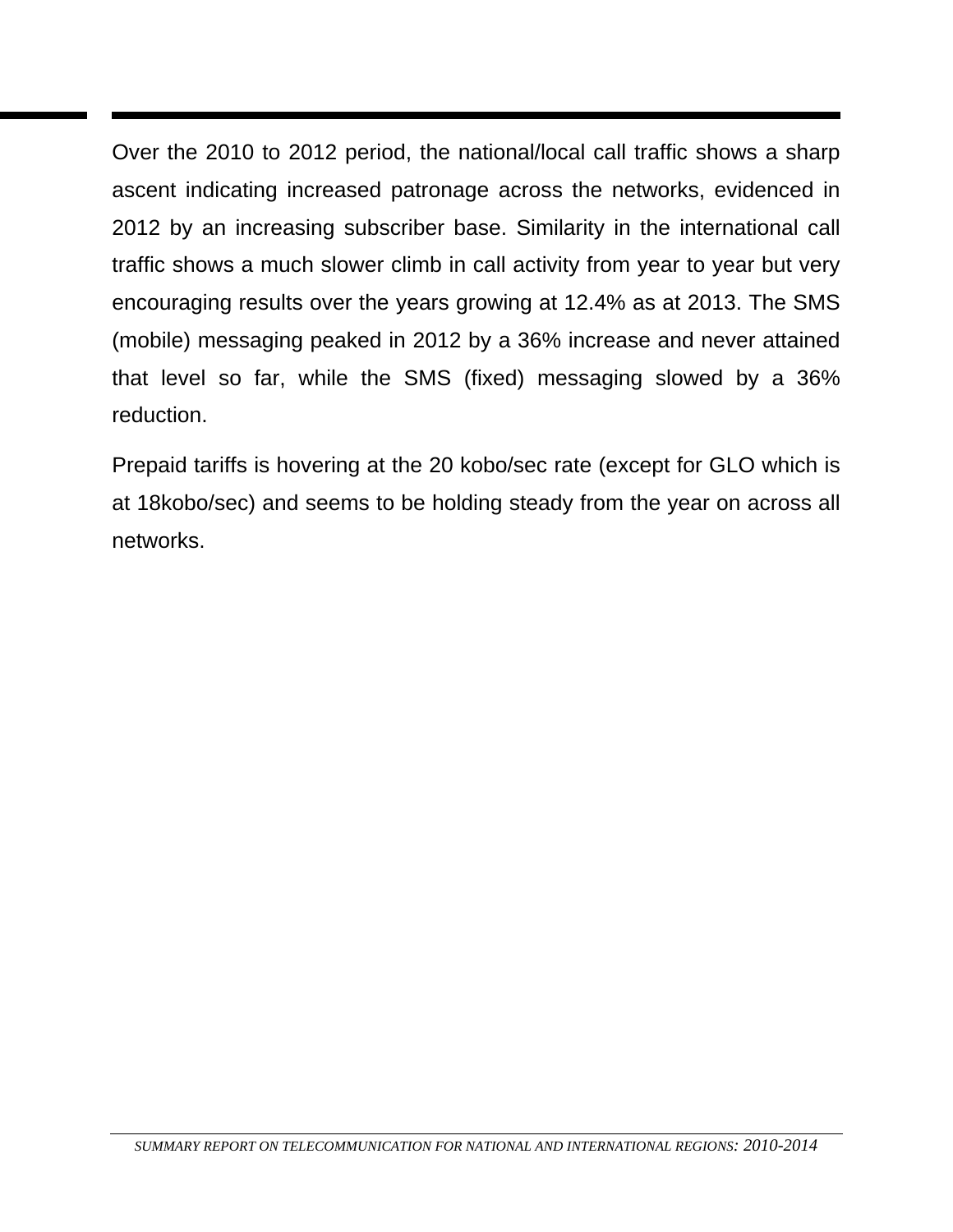#### **APPENDIX**

| Table (1) LOCAL AND NATIONAL TELEPHONE TRAFFIC FOR MOBILE OPERATORS (IN MINUTES) |                   |                   |                   |                   |
|----------------------------------------------------------------------------------|-------------------|-------------------|-------------------|-------------------|
|                                                                                  |                   |                   |                   |                   |
| <b>NETWORK</b>                                                                   | 2010              |                   | 2011              |                   |
| <b>OPERATORS</b>                                                                 | Outgoing          | Incoming          | Outgoing          | Incoming          |
| <b>TOTAL</b>                                                                     | 26,484,674,859    | 29,101,596,328    | 19,327,781,205    | 21,175,051,723    |
|                                                                                  |                   |                   |                   |                   |
| <b>NETWORK</b>                                                                   | 2012              | 2013              |                   |                   |
| <b>OPERATORS</b>                                                                 | Outgoing          | <b>Incoming</b>   | Outgoing          | Incoming          |
| <b>TOTAL</b>                                                                     | 59,115,565,369*33 | 60,557,753,926.30 | I5,555,563,9l7.83 | 13,204,280,932.32 |

|                        | Table (2) INTERNATIONAL TELEPHONE TRAFFIC FOR MOBILE OPERATORS (IN MINUTES) |                  |                 |                  |  |  |  |
|------------------------|-----------------------------------------------------------------------------|------------------|-----------------|------------------|--|--|--|
|                        |                                                                             |                  |                 |                  |  |  |  |
| <b>NETWORK</b><br>2010 |                                                                             | 2011             |                 |                  |  |  |  |
| <b>OPERATORS</b>       | Outgoing                                                                    | Incoming         | Outgoing        | Incoming         |  |  |  |
| <b>TOTAL</b>           | 1,757,647,675.4                                                             | 2,888,639,110.1  | 1,250,448,074   | 2,253.783,042.97 |  |  |  |
|                        |                                                                             | 8                |                 |                  |  |  |  |
|                        |                                                                             |                  |                 |                  |  |  |  |
| <b>NETWORK</b>         | 2012                                                                        |                  | 2013            |                  |  |  |  |
| <b>OPERATORS</b>       | Outgoing                                                                    | Incoming         | Outgoing        | Incoming         |  |  |  |
| <b>TOTAL</b>           | 1,485,672,231.96                                                            | 2,456,204,804.00 | 1,799,312,56441 | 2,461,771,282.00 |  |  |  |

| Table (3) TOTAL CONNECTED LINES |             |             |             |             |                  |
|---------------------------------|-------------|-------------|-------------|-------------|------------------|
|                                 |             |             |             |             |                  |
| <b>NETWORK</b>                  | 2010        | 2011        | 2012        | 2013        | 2014(as at Sept) |
| <b>OPERATORS</b>                |             |             |             |             |                  |
| MOBILE (GSM)                    | 96,648,272  | 109,822,964 | 135,253,599 | 159,758,538 | 179,973,274      |
| MOBILE (CDMA)                   | 12,132,584  | 12,687,645  | 14,041,587  | 7,684,026   | 3,812,184        |
| <b>FIXED</b>                    | 2,736,373   | 2,290,409   | 2,419,587   | 2,233,981   | 362,962          |
| <b>TOTAL</b>                    | 111,517,229 | 124,801,018 | 151,714,650 | 169,676,545 | 184148,420       |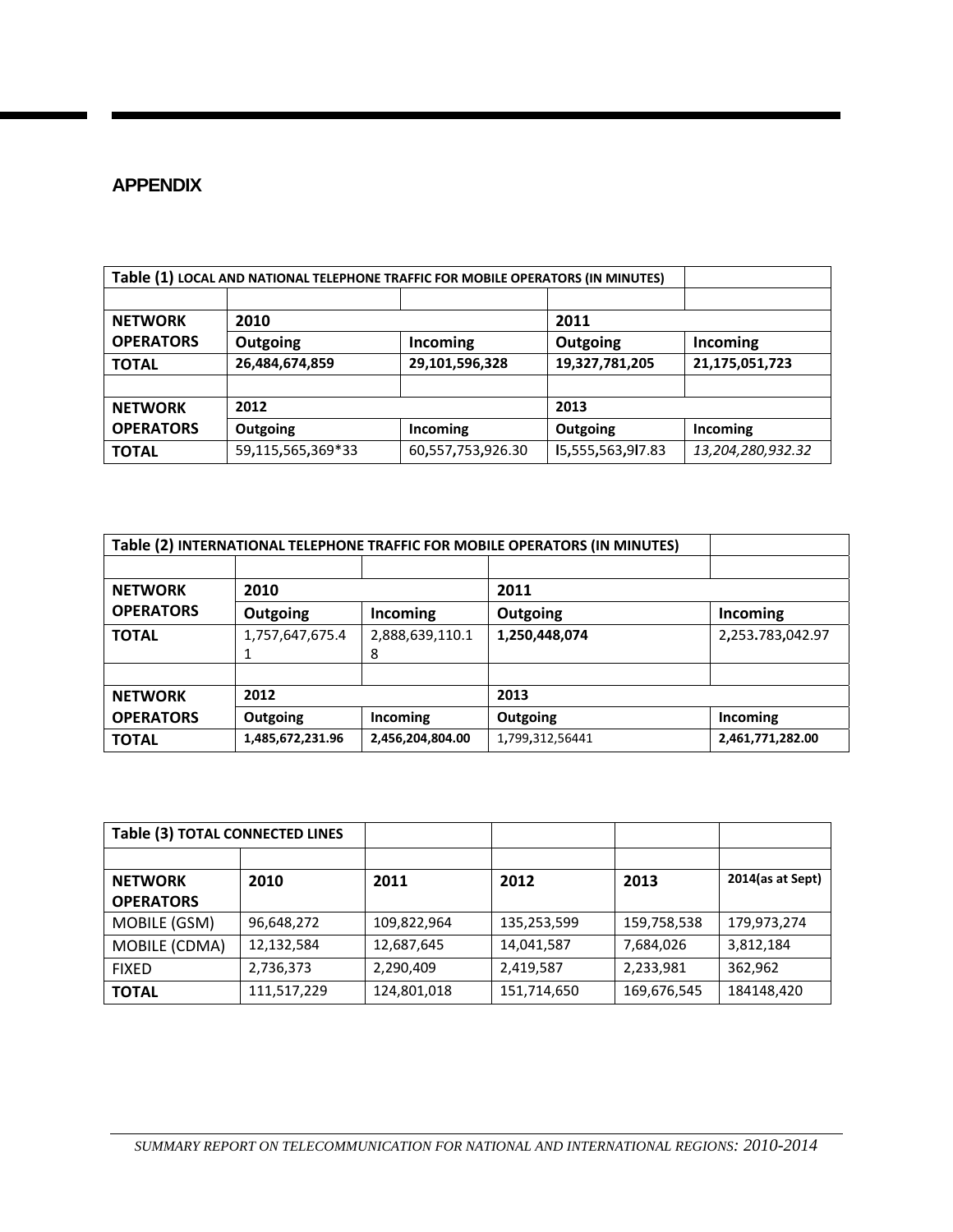| Table (4) TOTAL ACTIVE LINES AND TELEDENSITY |            |             |             |                     |
|----------------------------------------------|------------|-------------|-------------|---------------------|
|                                              |            |             |             |                     |
| <b>NETWORK</b>                               | 2011       | 2012        | 2013        | $2014$ (as at Sept) |
| <b>OPERATORS</b>                             |            |             |             |                     |
| MOBILE(GSM)                                  | 90,566,238 | 109,829,223 | 124,841,315 | 131,910,095         |
| MOBILE (CDMA)                                | 4,601,070  | 2,948,562   | 2,404,777   | 2,406,382           |
| <b>FIXED</b>                                 | 719,406    | 418,166     | 360,537     | 190,719             |
| WIRED/WIRELESS                               |            |             |             |                     |
| <b>TOTAL</b>                                 | 95,886,714 | 113,195,951 | 127,606,629 | 134,507,196         |
| <b>TELEDENSITY (%)</b>                       | 68.49      | 80.85       | 91.15       | 96.08               |

| Table (6) PREPAID<br><b>TARIFF PLAN</b>  |            |            |                                              |                 |  |
|------------------------------------------|------------|------------|----------------------------------------------|-----------------|--|
|                                          |            |            |                                              |                 |  |
| 2010                                     |            |            |                                              |                 |  |
| <b>Class of Tariff</b>                   | <b>MTN</b> | <b>GLO</b> | <b>AIRTEL</b>                                | <b>ETISALAT</b> |  |
| Local                                    | (Kobo/sec) | (Kobo/sec) | (Kobo/sec)                                   | (Kobo/sec)      |  |
| On-net classic -<br>Peak                 | 30         | 49         | 60k per sec-1st<br>Min. 20k per sec          | 40              |  |
| On-net classic -<br>Off Peak             | 25         | 49         | after 1 <sup>st</sup> Min                    |                 |  |
| Off-net classic -<br>Peak                | 35         | 49         |                                              | 50              |  |
| Off-net classic -<br>Off Peak            | 35         | 49         |                                              |                 |  |
|                                          |            |            |                                              |                 |  |
| 2012                                     |            |            |                                              |                 |  |
| <b>Class of Tariff</b>                   | <b>MTN</b> | <b>GLO</b> | <b>AIRTEL</b>                                | <b>EMTS</b>     |  |
| <b>Local- Mobile to</b><br><b>Mobile</b> | (kobo/sec) | (kobo/sec) | (kobo/sec)                                   | (kobo/sec)      |  |
| On-net Classic-<br>Peak                  | 20         | 20         | 6oK/Sec-1st<br>Min, 20k/Sec<br>After 1st Min | 40              |  |
| On-net Classic-<br>Off Peak              | 20         | 20         | 6oK/Sec-1st<br>Min, 20k/Sec<br>After 1st Min | 40              |  |
| Off-net Classic-<br>Peak                 | 30         | 30         | 6oK/Sec-1st<br>Min, 30k/Sec<br>After 1st Min | 50              |  |
| Off-net Classic-<br>Off Peak             | 30         | 30         | 6oK/Sec-1st<br>Min, 30k/Sec<br>After 1st Min | 50              |  |
| 2013                                     |            |            |                                              |                 |  |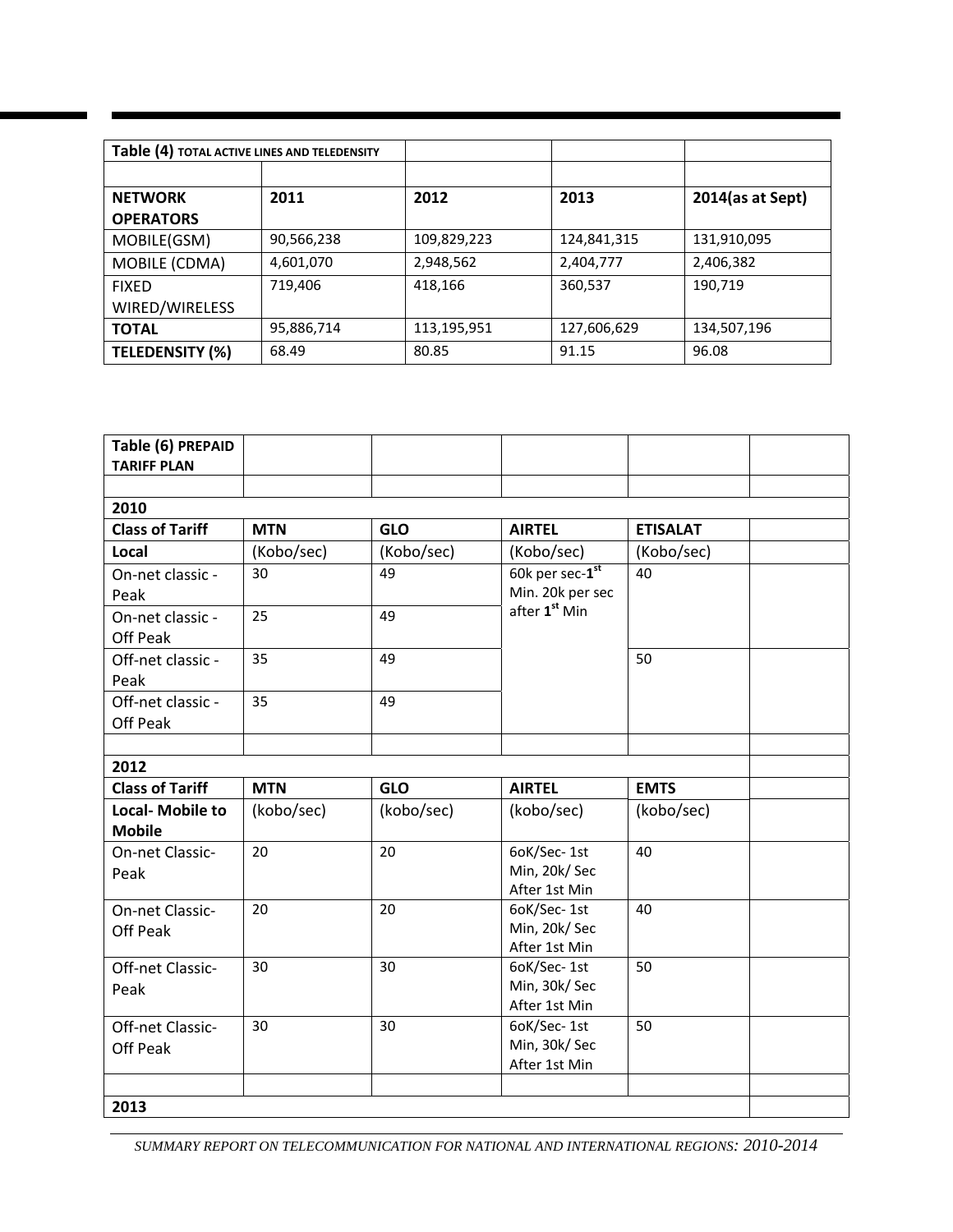| <b>Class of Tariff</b>                   | <b>MTN</b> | <b>GLO</b> | <b>AIRTEL</b> | <b>EMTS</b> |
|------------------------------------------|------------|------------|---------------|-------------|
| <b>Local- Mobile to</b><br><b>Mobile</b> | (kobo/sec) | (kobo/sec) | (kobo/sec)    | (kobo/sec)  |
| On-net Classic-<br>Peak                  | 20         | 20         | 18            | 25          |
| On-net Classic-<br>Off Peak              | 20         | 20         | 18            | 25          |
| Off-net Classic-<br>Peak                 | 20         | 20         | 18            | 25          |
| Off-net Classic-<br>Off Peak             | 20         | 20         | 18            | 25          |
|                                          |            |            |               |             |
| 2014(as at November)                     |            |            |               |             |
| <b>Class of Tariff</b>                   | <b>MTN</b> | <b>GLO</b> | <b>AIRTEL</b> | <b>EMTS</b> |
| <b>Local- Mobile to</b><br><b>Mobile</b> | (kobo/sec) | (kobo/sec) | (kobo/sec)    | (kobo/sec)  |
| On-net Classic-<br>Peak                  | 20         | 18         | 20            | 20          |
| On-net Classic-<br>Off Peak              | 20         | 18         | 20            | 20          |
| Off-net Classic-<br>Peak                 | 20         | 18         | 20            | 20          |
| Off-net Classic-<br>Off Peak             | 20         | 18         | 20            | 20          |

|              | Table (7a) SMS<br><b>MESSAGES (MOBILE)</b> |                 |                  |                 |                 |               |  |
|--------------|--------------------------------------------|-----------------|------------------|-----------------|-----------------|---------------|--|
|              |                                            |                 |                  |                 |                 |               |  |
|              | Outgoing (2010)                            |                 |                  | Incoming (2010) |                 |               |  |
|              | <b>SMS SENT</b>                            | <b>SMS INTL</b> | <b>TOTAL</b>     | <b>SMS</b>      | <b>SMS INTL</b> | <b>TOTAL</b>  |  |
|              |                                            |                 |                  | <b>RECEIVED</b> |                 |               |  |
| <b>TOTAL</b> | 863,835,957                                | 8,142,101       | 871,978,058      | 858,869,555     | 16,250,475      | 875,120,030   |  |
|              |                                            |                 |                  |                 |                 |               |  |
|              | Outgoing (2011)                            |                 |                  | Incoming (2011) |                 |               |  |
|              | <b>SMS SENT</b>                            | <b>SMS INTL</b> | <b>TOTAL</b>     | <b>SMS</b>      | <b>SMS INTL</b> | <b>TOTAL</b>  |  |
|              |                                            |                 |                  | <b>RECEIVED</b> |                 |               |  |
| <b>TOTAL</b> | 1,775,821,231.48                           | 126,083,737.50  | 1,897,006,846.98 | 1,198,147,317   | 63,467,088      | 1,261,614,405 |  |
|              |                                            |                 |                  |                 |                 |               |  |
|              |                                            |                 |                  |                 |                 |               |  |